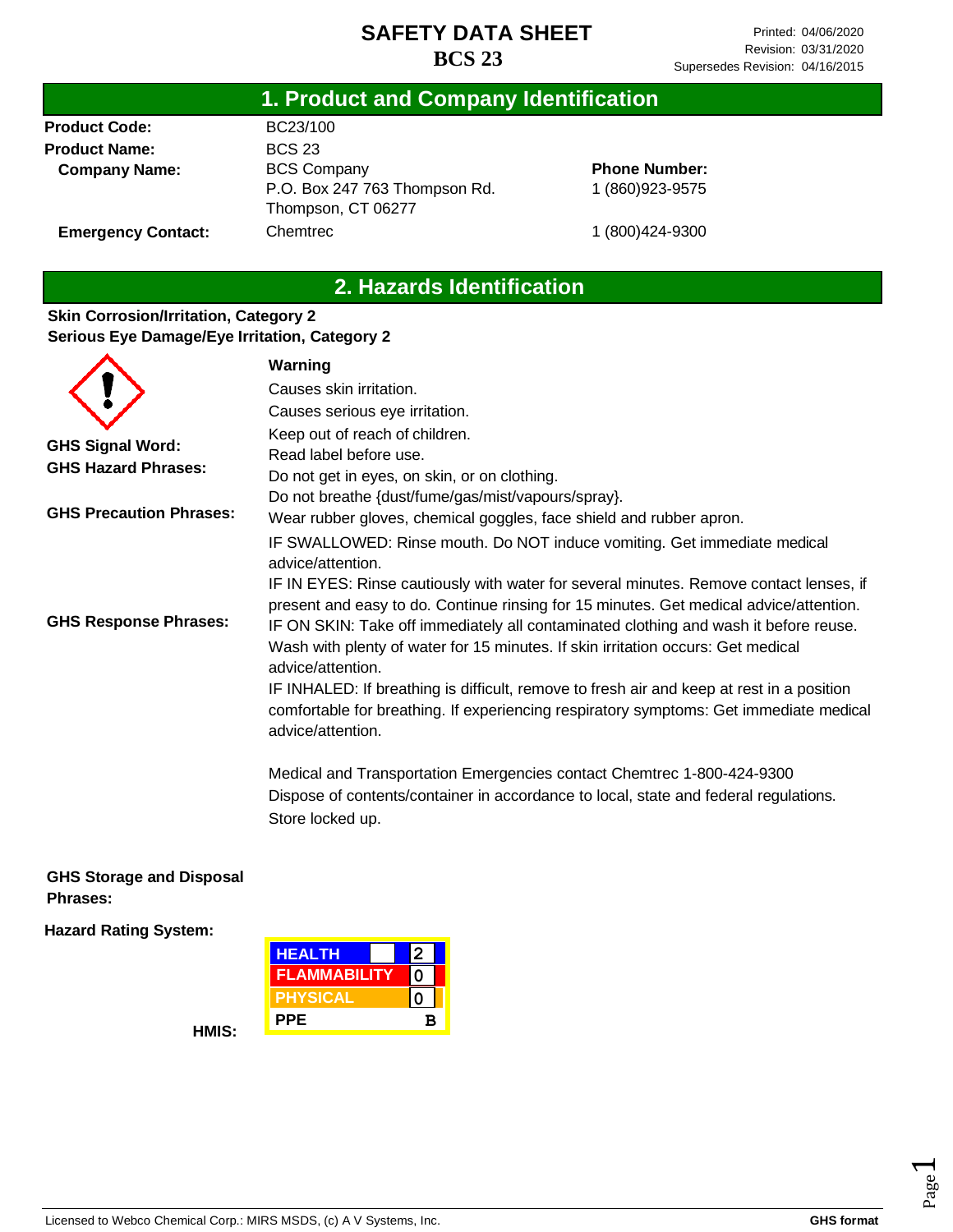#### **Potential Health Effects (Acute and Chronic):**

| (Acute and Chronic):                                              |                                             |                                                                                                                                                                                                                                                                                                                                                                                                                                                                                                                                                                     |                                                                                            |  |  |
|-------------------------------------------------------------------|---------------------------------------------|---------------------------------------------------------------------------------------------------------------------------------------------------------------------------------------------------------------------------------------------------------------------------------------------------------------------------------------------------------------------------------------------------------------------------------------------------------------------------------------------------------------------------------------------------------------------|--------------------------------------------------------------------------------------------|--|--|
|                                                                   |                                             |                                                                                                                                                                                                                                                                                                                                                                                                                                                                                                                                                                     | 3. Composition/Information on Ingredients                                                  |  |  |
| CAS#                                                              | <b>Hazardous Components (Chemical Name)</b> |                                                                                                                                                                                                                                                                                                                                                                                                                                                                                                                                                                     | <b>Concentration</b>                                                                       |  |  |
| 6834-92-0                                                         | Silicic acid (H2SiO3), Disodium salt        |                                                                                                                                                                                                                                                                                                                                                                                                                                                                                                                                                                     | $1.0 - 10.0 %$                                                                             |  |  |
| 1330-43-4                                                         | Boron sodium oxide                          |                                                                                                                                                                                                                                                                                                                                                                                                                                                                                                                                                                     | 10.0 -20.0 %                                                                               |  |  |
|                                                                   |                                             |                                                                                                                                                                                                                                                                                                                                                                                                                                                                                                                                                                     | <b>4. First Aid Measures</b>                                                               |  |  |
| <b>Emergency and First Aid</b><br><b>Procedures:</b>              |                                             | No data available.                                                                                                                                                                                                                                                                                                                                                                                                                                                                                                                                                  |                                                                                            |  |  |
| In Case of Inhalation:                                            |                                             | If breathing is difficult, remove to fresh air and keep at rest in a position comfortable for<br>breathing. If experiencing respiratory symptoms: Get immediate medical<br>advice/attention.                                                                                                                                                                                                                                                                                                                                                                        |                                                                                            |  |  |
| In Case of Skin Contact:                                          |                                             | Brush off loose excess material. Flush thoroughly with fresh, tepid water for 15 minutes.<br>Discard contaminated clothing and footwear or wash before reuse. If skin irritation<br>occurs: Get medical advice/attention.                                                                                                                                                                                                                                                                                                                                           |                                                                                            |  |  |
| In Case of Eye Contact:                                           |                                             | Immediately flush eyes with large amounts of fresh, tepid water for at least 15 minutes.<br>Hold eyelids open to ensure complete irrigation of eye and lid tissues. Tilt head to the<br>side and irrigate the eye from the bridge of the nose to the outside of the face. Keep<br>run-off from entering the other eye, mouth or ear. Washing eye within the first few<br>seconds is essential to achieve maximum effectiveness. Remove contact lenses, if<br>present and easy to do. Continue rinsing. If eye irritation persists, get medical<br>advice/attention. |                                                                                            |  |  |
| In Case of Ingestion:                                             |                                             | Do not induce vomiting. Rinse mouth with fresh, Tepid water, then immediately drink 4-8<br>oz. or milk or water. Never give anything by mouth to an unconscious person. If<br>vomiting occurs, keep airways open. Keep head lower than hips to prevent aspiration<br>into the lungs. Get medical advice/attention.                                                                                                                                                                                                                                                  |                                                                                            |  |  |
|                                                                   |                                             |                                                                                                                                                                                                                                                                                                                                                                                                                                                                                                                                                                     | <b>5. Fire Fighting Measures</b>                                                           |  |  |
| <b>Flash Pt:</b>                                                  |                                             | No data.                                                                                                                                                                                                                                                                                                                                                                                                                                                                                                                                                            |                                                                                            |  |  |
| <b>Explosive Limits:</b>                                          |                                             | LEL: No data.                                                                                                                                                                                                                                                                                                                                                                                                                                                                                                                                                       | UEL: No data.                                                                              |  |  |
| <b>Autoignition Pt:</b>                                           |                                             | No data.                                                                                                                                                                                                                                                                                                                                                                                                                                                                                                                                                            |                                                                                            |  |  |
|                                                                   |                                             |                                                                                                                                                                                                                                                                                                                                                                                                                                                                                                                                                                     | Suitable Extinguishing Media: Dry chemical, CO2, sand, earth, water spray or regular foam. |  |  |
|                                                                   | <b>Fire Fighting Instructions:</b>          | As in any fire, wear a self-contained breathing apparatus in pressure-demand,<br>MSHA/NIOSH (approved or equivalent), and full protective gear.                                                                                                                                                                                                                                                                                                                                                                                                                     |                                                                                            |  |  |
| No data available.<br><b>Flammable Properties and</b><br>Hazards: |                                             |                                                                                                                                                                                                                                                                                                                                                                                                                                                                                                                                                                     |                                                                                            |  |  |

# **6. Accidental Release Measures**

I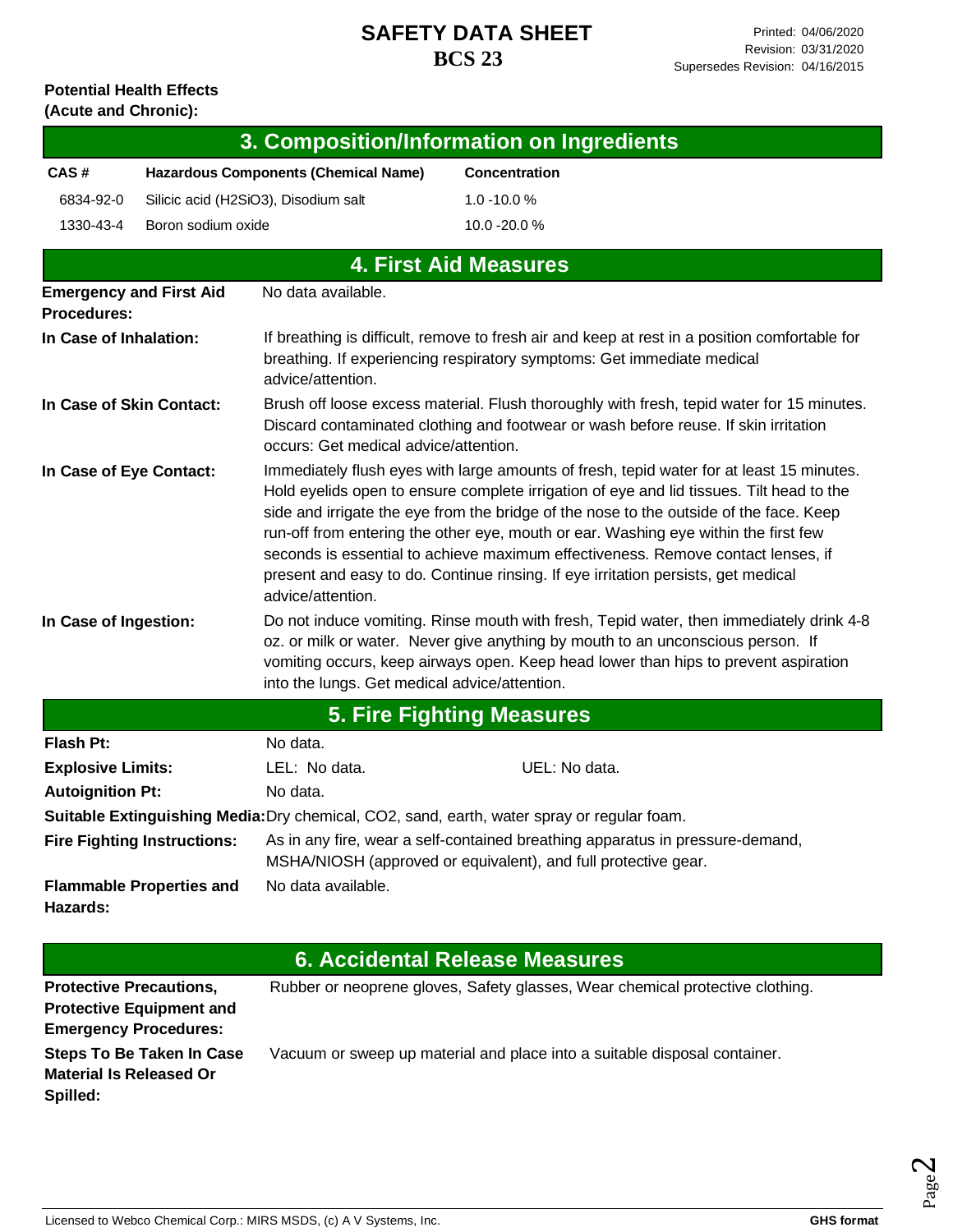|                                                             |                                        |                                                   | <b>7. Handling and Storage</b>                                                                                                              |                                                                                                                                                                              |                     |  |
|-------------------------------------------------------------|----------------------------------------|---------------------------------------------------|---------------------------------------------------------------------------------------------------------------------------------------------|------------------------------------------------------------------------------------------------------------------------------------------------------------------------------|---------------------|--|
| Handling:                                                   | <b>Precautions To Be Taken in</b>      |                                                   | For industrial or institutional use only.                                                                                                   |                                                                                                                                                                              |                     |  |
| Storing:                                                    | <b>Precautions To Be Taken in</b>      |                                                   |                                                                                                                                             | Store in a cool, dry place. Store in a tightly closed container.                                                                                                             |                     |  |
|                                                             |                                        |                                                   |                                                                                                                                             | 8. Exposure Controls/Personal Protection                                                                                                                                     |                     |  |
| CAS#                                                        | <b>Partial Chemical Name</b>           |                                                   | <b>OSHA TWA</b>                                                                                                                             | <b>ACGIH TWA</b>                                                                                                                                                             | <b>Other Limits</b> |  |
| 6834-92-0                                                   |                                        | Silicic acid (H2SiO3), Disodium salt              | No data.                                                                                                                                    | No data.                                                                                                                                                                     | No data.            |  |
| 1330-43-4                                                   | Boron sodium oxide                     |                                                   | No data.                                                                                                                                    | TLV: 1 mg/m3                                                                                                                                                                 | No data.            |  |
| <b>Respiratory Equipment</b><br><b>Eye Protection:</b>      |                                        |                                                   |                                                                                                                                             | A respirator is not needed under normal and intended conditions of product use.                                                                                              |                     |  |
| <b>Protective Gloves:</b>                                   |                                        | Safety glasses                                    |                                                                                                                                             |                                                                                                                                                                              |                     |  |
|                                                             | <b>Other Protective Clothing:</b>      | Rubber or neoprene gloves                         |                                                                                                                                             |                                                                                                                                                                              |                     |  |
| <b>Engineering Controls</b>                                 |                                        |                                                   | Wear chemical protective clothing.                                                                                                          |                                                                                                                                                                              |                     |  |
| (Ventilation etc.):                                         |                                        |                                                   | Ventilation is normally required when handling or using this product to keep exposure to<br>airborne contaminants below the exposure limit. |                                                                                                                                                                              |                     |  |
|                                                             |                                        |                                                   | 9. Physical and Chemical Properties                                                                                                         |                                                                                                                                                                              |                     |  |
| <b>Physical States:</b>                                     |                                        | $\lceil$   Gas                                    | [ ] Liquid<br>[X] Solid                                                                                                                     |                                                                                                                                                                              |                     |  |
| <b>Appearance and Odor:</b>                                 |                                        | Appearance: White powder.                         |                                                                                                                                             |                                                                                                                                                                              |                     |  |
|                                                             |                                        | Odor: No apparent odor.                           |                                                                                                                                             |                                                                                                                                                                              |                     |  |
| <b>Melting Point:</b>                                       |                                        | No data.                                          |                                                                                                                                             |                                                                                                                                                                              |                     |  |
| <b>Boiling Point:</b>                                       |                                        | No data.                                          |                                                                                                                                             |                                                                                                                                                                              |                     |  |
| <b>Autoignition Pt:</b>                                     |                                        | No data.                                          |                                                                                                                                             |                                                                                                                                                                              |                     |  |
| <b>Flash Pt:</b>                                            |                                        | No data.                                          |                                                                                                                                             |                                                                                                                                                                              |                     |  |
| <b>Explosive Limits:</b>                                    |                                        | LEL: No data.                                     |                                                                                                                                             | UEL: No data.                                                                                                                                                                |                     |  |
|                                                             | Specific Gravity (Water = 1): No data. |                                                   |                                                                                                                                             |                                                                                                                                                                              |                     |  |
| $mm Hg$ :                                                   | Vapor Pressure (vs. Air or             | No data.                                          |                                                                                                                                             |                                                                                                                                                                              |                     |  |
|                                                             | Vapor Density (vs. $Air = 1$ ):        | No data.                                          |                                                                                                                                             |                                                                                                                                                                              |                     |  |
| <b>Evaporation Rate:</b>                                    |                                        | No data.                                          |                                                                                                                                             |                                                                                                                                                                              |                     |  |
| <b>Solubility in Water:</b>                                 |                                        | 100                                               |                                                                                                                                             |                                                                                                                                                                              |                     |  |
| <b>Percent Volatile:</b>                                    |                                        | No data.                                          |                                                                                                                                             |                                                                                                                                                                              |                     |  |
|                                                             |                                        |                                                   | <b>10. Stability and Reactivity</b>                                                                                                         |                                                                                                                                                                              |                     |  |
| Stability:                                                  |                                        | Unstable [ ]                                      | Stable [X]                                                                                                                                  |                                                                                                                                                                              |                     |  |
| <b>Conditions To Avoid -</b><br>Instability:                |                                        | equipment.                                        |                                                                                                                                             | Avoid handling conditions which may allow for leaks and spills of this material. Do not<br>permit personnel to handle this product without proper training and/or protective |                     |  |
| Avoid:                                                      |                                        | Incompatibility - Materials To No data available. |                                                                                                                                             |                                                                                                                                                                              |                     |  |
| <b>Byproducts:</b>                                          |                                        | Hazardous Decomposition Or No data available.     |                                                                                                                                             |                                                                                                                                                                              |                     |  |
| <b>Reactions:</b>                                           | <b>Possibility of Hazardous</b>        | Will occur [ ]                                    | Will not occur [X]                                                                                                                          |                                                                                                                                                                              |                     |  |
| <b>Conditions To Avoid -</b><br><b>Hazardous Reactions:</b> |                                        | No data available.                                |                                                                                                                                             |                                                                                                                                                                              |                     |  |

Page ო